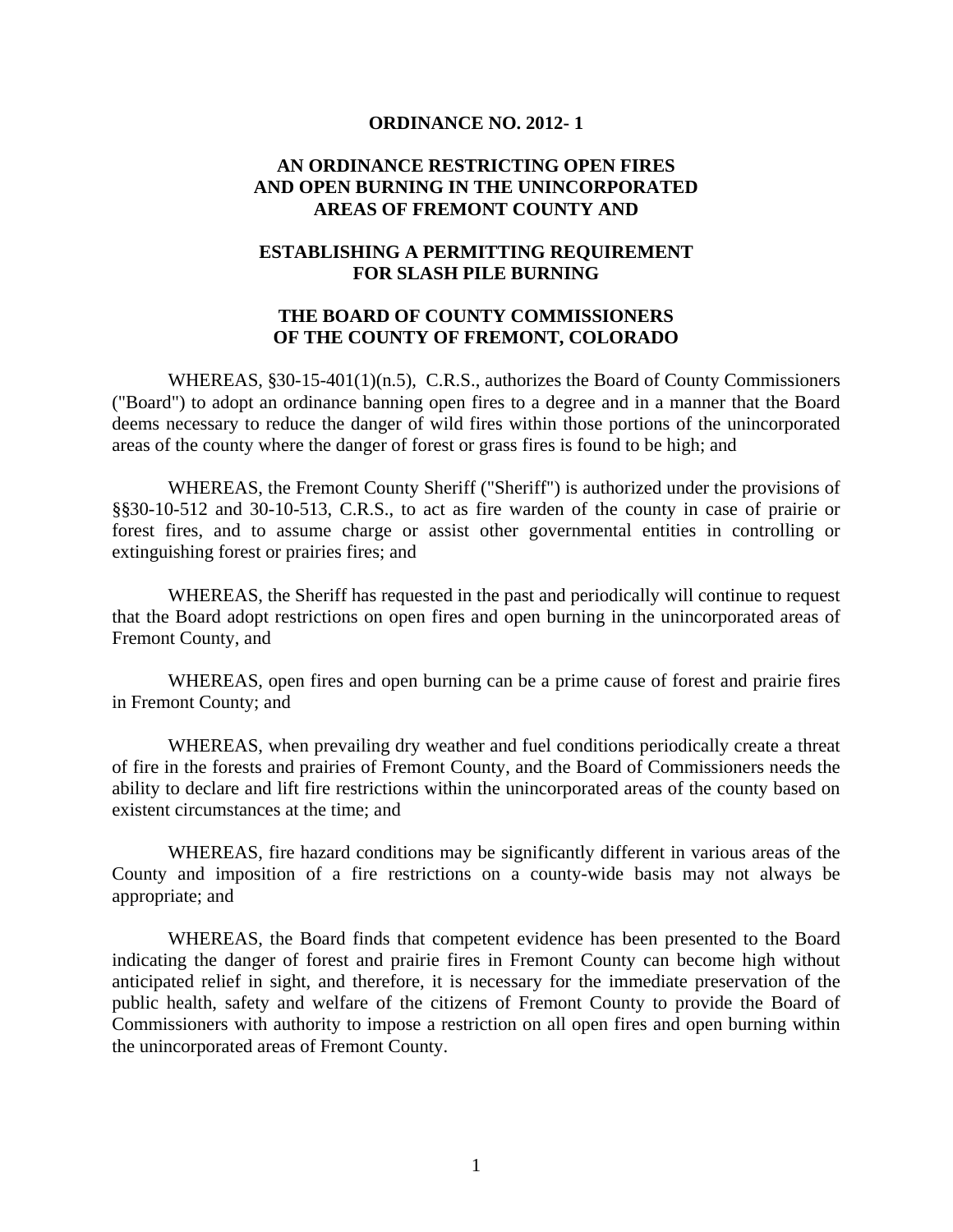# BE IT ORDAINED, BY THE BOARD OF COUNTY COMMISSIONERS OF FREMONT COUNTY, as follows:

 Section 1. Title. This Ordinance shall be known and referred to as the "Fremont County Open Fire and Open Burning Restriction Ordinance" and may be cited as the Fremont County "Fire Restrictions Ordinance" and referenced as such.

Section 2. Purpose. The purpose of this Ordinance is to preserve and protect the public health, safety and welfare of the citizens of Fremont County, Colorado, by restricting open fires and open burning in the unincorporated areas of Fremont County in order to prevent forest and prairie fires when a high danger of such fires exists as a result of atmospheric and other conditions, including lack of moisture and other local conditions in Fremont county.

#### Section 3. Application.

a. This Ordinance shall apply throughout the unincorporated areas of Fremont County including public, private and state lands and to any incorporated town or city that elects by ordinance or resolution, or otherwise consents in writing, to have the provisions herein apply. This Ordinance shall not apply to federal public lands or lands within the jurisdictional boundaries of a fire special district, unless the county is specifically empowered by law to exercise such authority or unless the county and the fire district in question agree through an intergovernmental agreement to allow this Ordinance to apply.

b. The Board of County Commissioners may designate, by resolution, areas in the unincorporated territory of the county within which this Ordinance shall apply, and exclude other portions of the county from compliance with this Ordinance. Before such Resolution may be approved, the Board shall set forth a rational basis for the limited applicability and shall hold a public hearing prior to approval of such resolution. Any interested person may appear at the public hearing and shall have the opportunity to be heard.

#### Section 4. Definitions.

 a. "Open Fire" shall be defined by Stage I, Stage II, and Stage III restrictions as set forth in this Ordinance and shall also include outdoor burning conducted without a burning permit (if required), or in violation of a burning permit.

b. "Agriculture" means the science and art of production of plants and animals useful to man, including, to a variable extent, the preparation of these products for man's use and their disposal by marketing or otherwise, and includes horticulture, floriculture, viticulture, forestry, dairy, livestock, poultry, bee, and any and all forms of farm products and farm production.

c. "Undeveloped area" means an outdoor area that is not hard-surfaced, barren, or otherwise cleared of all flammable or ignitable vegetation and material.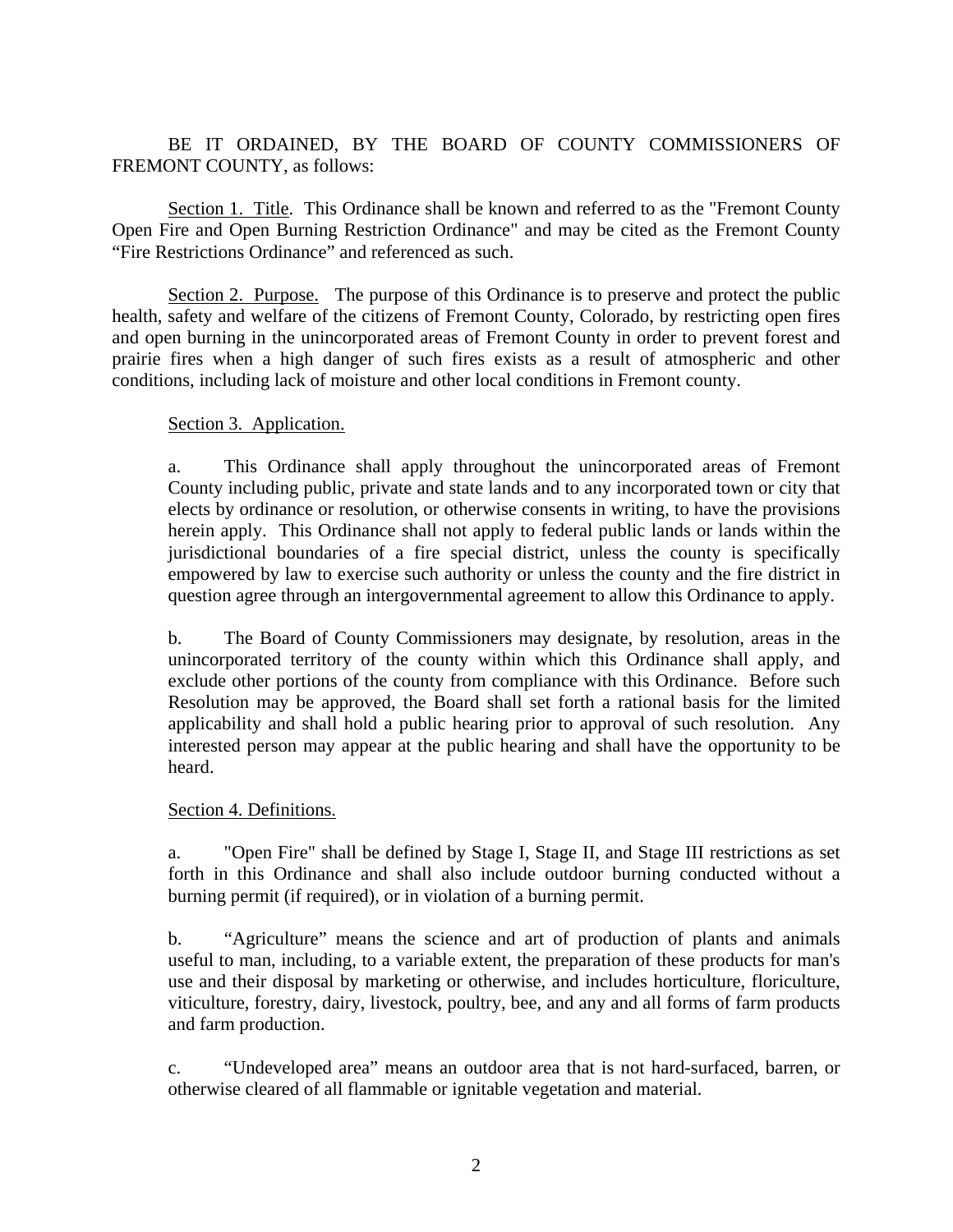Section 5. Fire Restrictions. Restrictions imposed on open burning or open fires are as follows:

# **A. STAGE ONE PROHIBITED ACTIVITIES**

- 1. All agricultural burning including but not limited to weeds, brush, or grass;
- 2. Building, maintaining, attending or using a fire, campfire, coal or wood burning stove, fireplace, any type of charcoal or wood fueled cooking, or open fire of any type in an undeveloped area. Use of a coal or woodburning stove or fireplace in a private residence in an undeveloped area is allowed only if the flue pipe, chimney, or other exhaust structure is equipped with a properly installed NFPA-approved spark arrestor such as a chimney cap.

Notes:

- a. Campfires contained in constructed, permanent fire pits or fire grates within a **developed** recreation area are allowed;
- b. Grills using propane and other bottled fuels are allowed only in areas free of flammable vegetation and other flammable materials, and must be used in a manner which present no fire danger to the surrounding area;
- c. No fire or grill shall be left unattended, and shall have an adequate water supply and/or fire extinguisher on site.
- 3. All burning of trash, refuse or other debris.
- 4. Smoking; except within an enclosed vehicle, building, or outdoor smoking area that is hard-surfaced, barren, or otherwise cleared of all flammable vegetation and material. Discarding of cigarette butts in a receptacle not designed for disposal of cigarette butts, or at any location, or from any vehicle is expressly prohibited.
- 5. Using any explosives materials, to include: fireworks, solid fuel rockets, blasting caps or any incendiary device which may result in the ignition of flammable material;
- 6. Outdoor welding, grinding or use of any type of torch in any area which presents the possibility of igniting vegetation or other combustible material, and there must be an adequate water supply and/or fire extinguisher on site;
- 7. Operating any outdoor equipment or machinery in an undeveloped area with an internal combustion engine without a spark arresting device properly installed, maintained and in effective working order meeting either:
	- a. U.S. Dept. of Agriculture, Forest Service Standard 5100-1a; or
	- b. Appropriate Society of Automotive Engineers (SAE) recommended practice J335(b) and J350(a);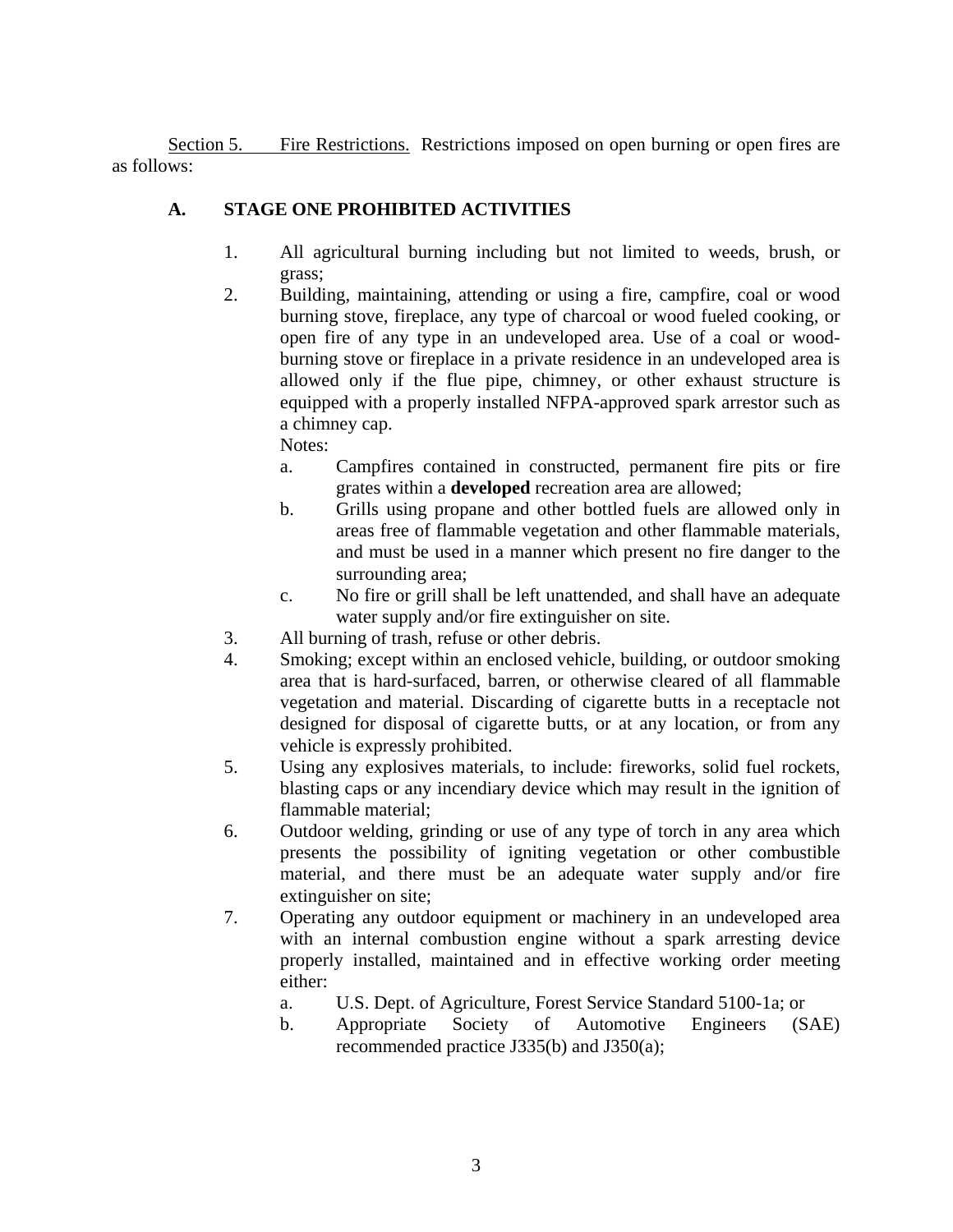8. Sale, use and possession of fireworks, including permissible fireworks as defined in §12-28-101, C.R.S., however in no instance shall the sale, use and possession be prohibited for more than one year from the date of imposition of the fire restrictions until the suspension of the same.

# **B. STAGE TWO PROHIBITED ACTIVITIES**

1. All Restrictions contained in Stage One, listed herein, and including the following additional restrictions:

a. Building, maintaining, attending or using a fire, campfire, coal or wood burning stove, any type of charcoal or wood fueled cooking, or open fire of any type at any location. Notes:

> 1. Grills using propane and other bottled fuels are allowed only in areas free of flammable vegetation and other flammable materials, and must be used in a manner which present no fire danger to the surrounding area;

> 2. No grill shall be left unattended, and shall have an adequate water supply and/or fire extinguisher on site.

> 3. Use of a coal or wood-burning stove or fireplace in a private residence is allowed only if the flue pipe, chimney, or other exhaust structure is equipped with a properly installed NFPAapproved spark arrestor such as a chimney cap.

 b. Off road use or parking of a motorized vehicle in an area which presents the possibility of sparks or exhaust heat igniting surrounding flammable vegetation.

## **C. STAGE THREE AREA CLOSURE**

Emergency fire closures (closing an area to entry or use) have an extreme impact on the public and fire agencies, and are discouraged except under the most severe conditions. Closures are not justified by fire danger alone, but should be driven by the potential for risk to life and safety due to extreme fire behavior, high potential for humancaused fires, severe shortages of resources, and numerous large fires within the state.

Examples include:

- 1. Potential loss of life due to explosive fire conditions;
- 2. Potential for extreme or blowup fire behavior;
- 3. Stage I or Stage II restrictions are ineffective in reducing the number of human-caused fires;
- 4. Resources across the geographic area are at a critical shortage level;
- 5. Proximity to substantial population centers;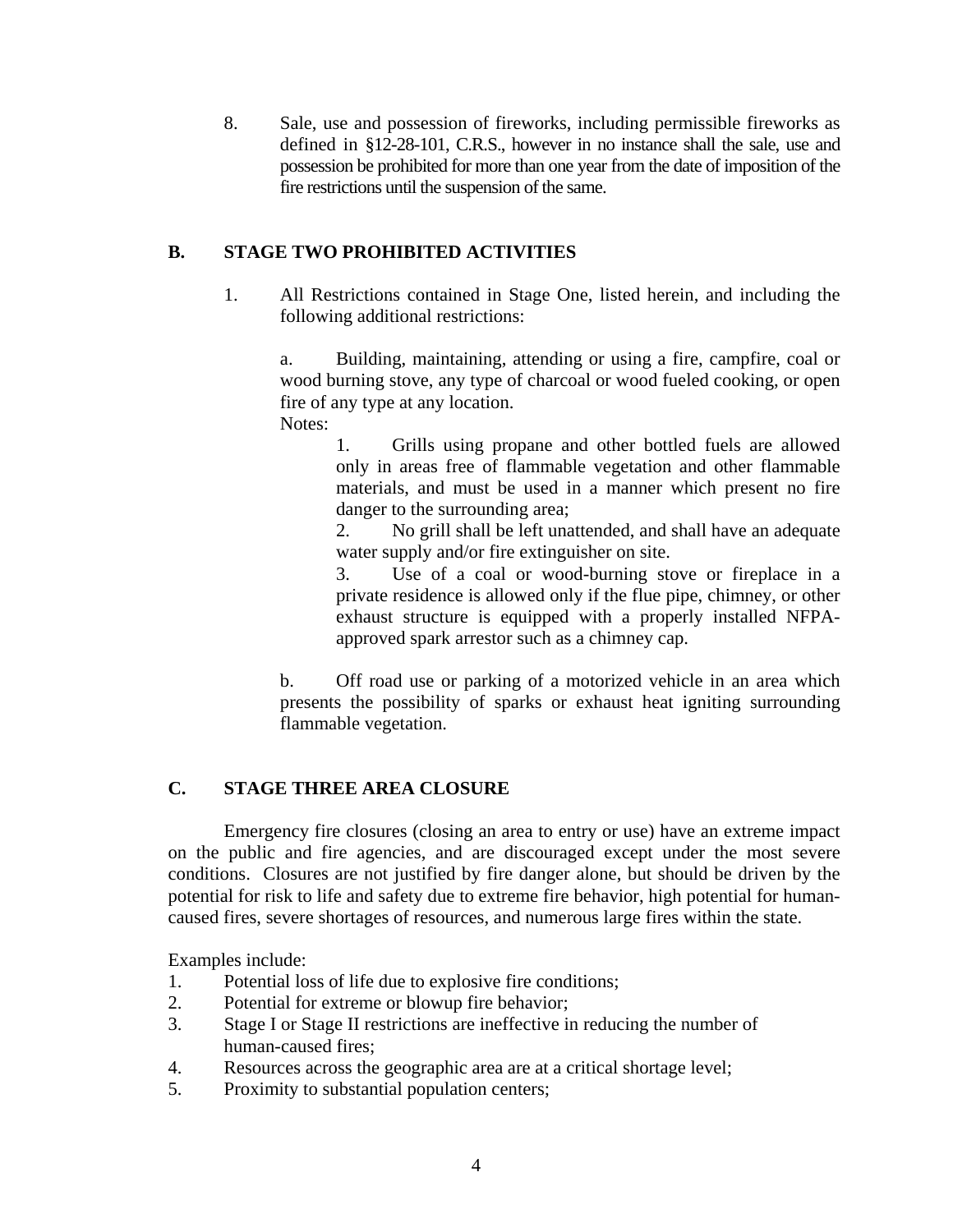6. The extent of wildland urban interface.

 An area of public lands under Stage Three open fire/burning restriction shall be closed to all entry except for individuals carrying a written permit, Federal, State and Local officers or members of organized search and rescue or firefighting forces performing official duties and resident landowners and lessees.

# **D. EXCEPTIONS TO STAGE ONE, TWO AND THREE RESTRICTIONS:**

 Section 6. Exceptions. The following shall be excepted from the provisions of Section 5 of this Ordinance:

- a. Agricultural burning by an agricultural producer on property owned by the agricultural producer;
- b. Sale, use and possession of permissible fireworks as defined in §12-28-101(3) and (8), C.R.S. between May 31 and July 5 of any year, unless the Board of County Commissioners makes a written express finding that all, or a portion, of Fremont County is in a state of high fire danger, based on competent evidence, which includes the use of the national fire danger rating system and any other similar indices or information;
- c. Fireworks displays properly permitted pursuant to §12-28-103, C.R.S.;
- d. Burning of explosive wastes by the manufacturer of explosives in areas zoned for industrial use, when the burning is supervised by a fire department or fire protection district.
- e. Open fires or open burning by any federal, state or local officer, or member of an organized fire protection district or department in the performance of official fire suppression, prevention, training function or other duties.

## Section 7. Permit Required for Burning of Slash Piles.

a. For purposes of this Section 7 of this Ordinance:

(1) "Open burning" means fire that a person starts and that is intentionally used for forest management.

(2) "Slash" means woody material less than six inches in diameter consisting of limbs, branches, and stems that are free of dirt. "Slash" does not include tree stumps, roots, or any other material.

b. Any person who desires to use an open burning method to dispose of slash piles shall be required to obtain a permit from the Fremont County Sheriff prior to use of any open burning method for such disposal. Any open burning of slash piles shall strictly comply with all conditions of the Sheriff as indicated in the permit.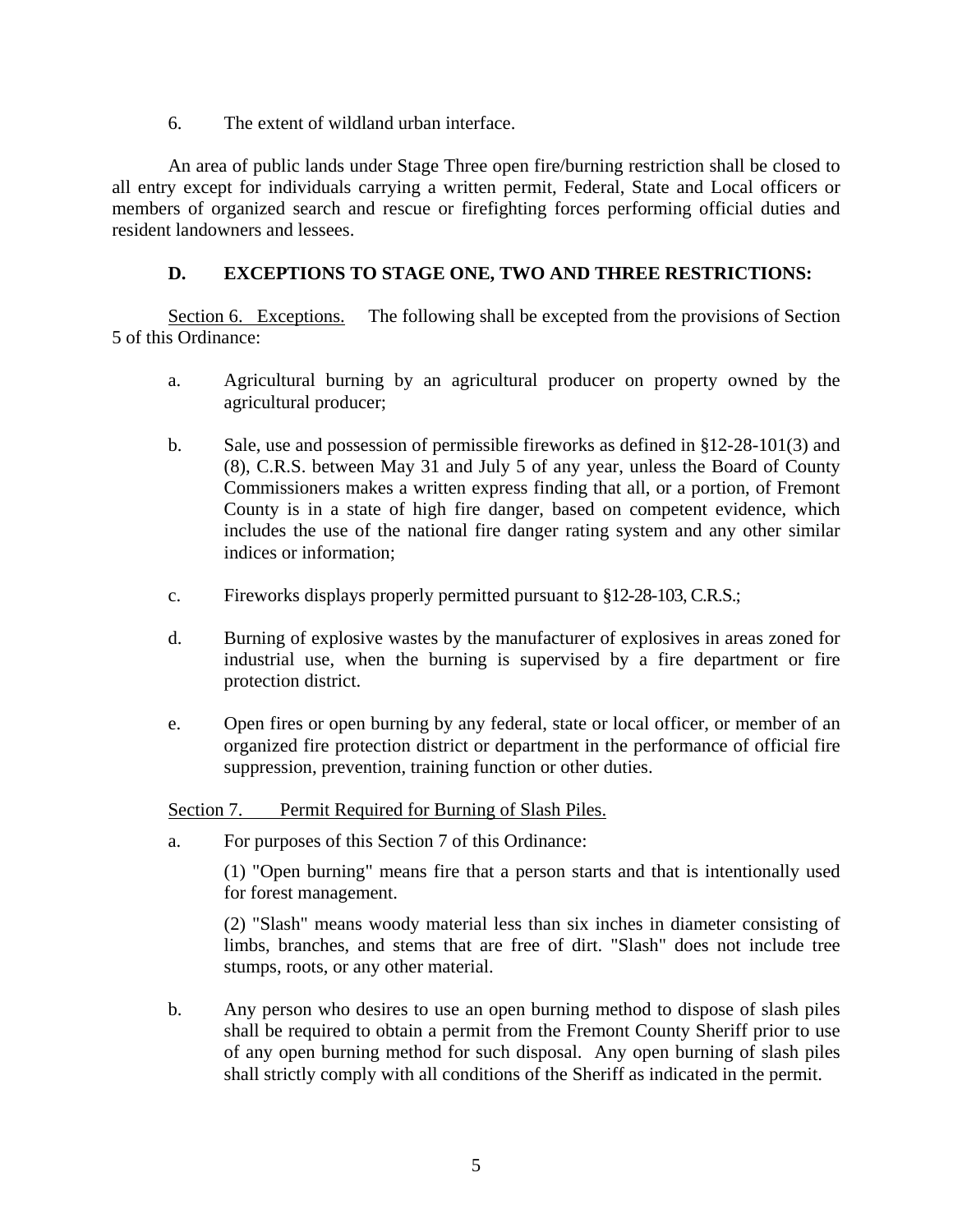- c. The Sheriff shall be authorized to charge a fee for issuance of a slash pile open burning permit in an amount reasonably calculated to offset actual costs of the permitting and monitoring process, not to exceed \$125.00.
- d. No permit shall be required for broadcast and pile burns conducted within federal and state guidelines that have a written and approved prescribed fire plan;
- e. No permit shall be required for agricultural burns that do not meet the combined definition of "open burning" of "slash."
- f. Any person who obtains a permit for open burning of slash piles shall be required to notify any individual with respiratory conditions who has requested such notification, as well as all contiguous landowners of the date, time, and location of slash pile burns. The Sheriff shall adopt and maintain a policy to advise permit applicants regarding the method for notification, type of notice and timing of providing notice. The Sheriff shall maintain a registry of names, addresses and contact information of all individuals with respiratory conditions who have requested advance notification of slash pile burns. Notification shall be made as far in advance of the burn date as possible.
- g. The Sheriff, in issuance of permits, shall give due consideration to safe burning conditions at the burn location, and shall impose appropriate permit limitations concerning the number of slash piles that may be burned at one time per person who is monitoring the burn, the size of slash piles, temperature, humidity, snow cover, wind conditions, overhead and other types of electric and other utility facilities, including distances from such facilities, fuel type and moisture content, slope, and setbacks from real estate improvements.

Section 8. Unlawful Acts. It shall be unlawful for any person to build, maintain, attend or use an open fire or conduct an open burning activity in the unincorporated areas of Fremont County including public, private, state and federal lands, when the same is prohibited by Ordinance and/or Resolution of the Board of Commissioners for Fremont County

Section 9. Enforcement. This Ordinance shall be enforced by the Fremont County Sheriff, Undersheriff, and deputies.

#### Section 10. Suspension and Imposition of Ordinance.

a. The Board, by resolution, may temporarily suspend, in whole or in part, reinstate, and impose fire restrictions pursuant to this Ordinance from time to time depending on the severity of the fire danger in Fremont County. Any declaration of restrictions on open burning made pursuant to this Ordinance shall specify the Stage level restriction, the parameters and duration of the restrictions as deemed necessary and appropriate, and shall be promptly published through a general press release to local television, radios and print media, as well as posting on the Fremont County internet website. Likewise, when conditions indicate a reduction or increase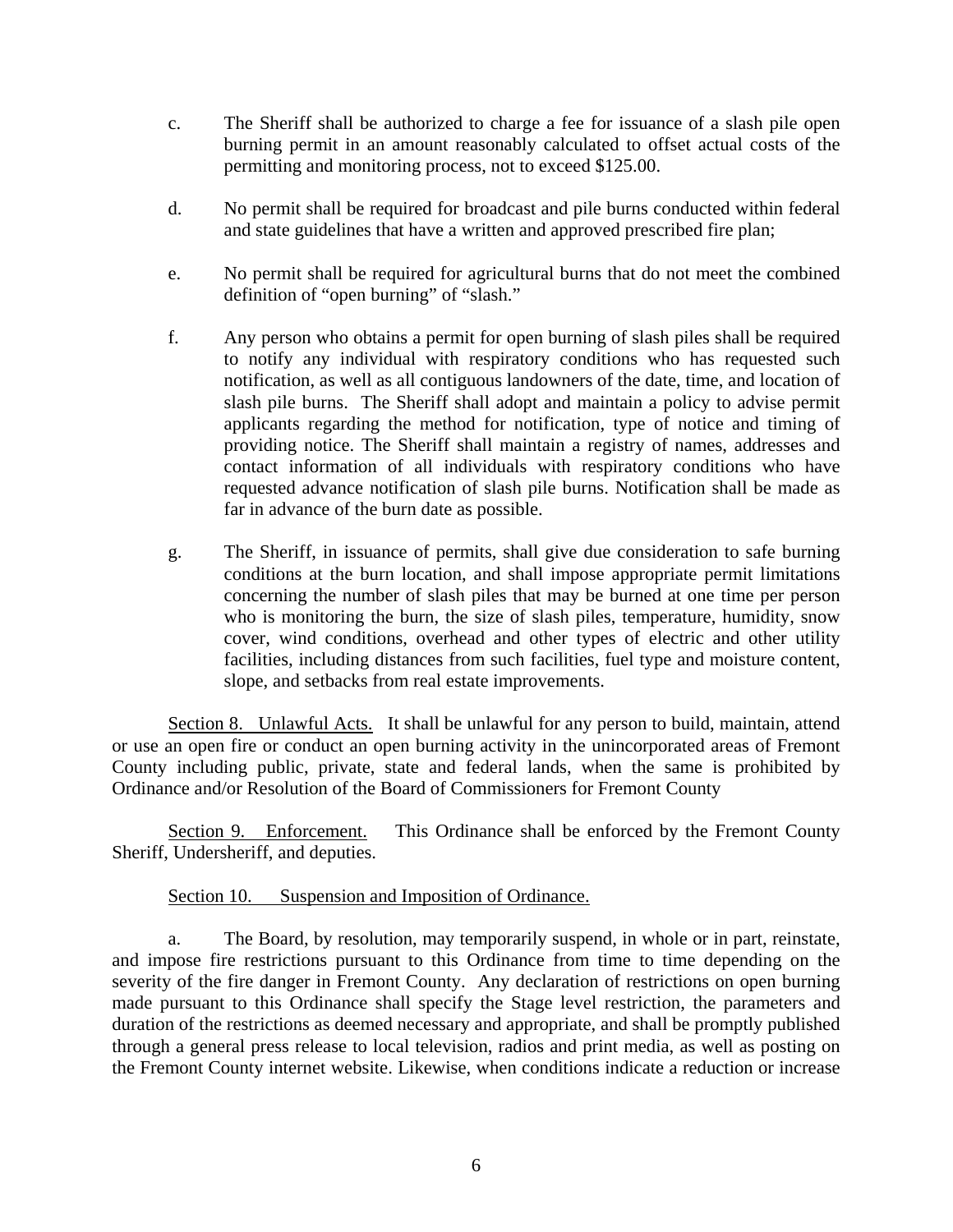in restrictions, or the suspension or release of restrictions, the same notification to the public shall occur.

b. The authority for determining the effective Stage of the Fire Restrictions Ordinance, shall be and hereby is delegated to the Fremont County Sheriff who shall determine the appropriate Stage to apply during any and all times in which the fire restrictions are in effect

#### Section 11. Penalty for Violations.

A. Any person who violates this Ordinance from the effective date to and including the day prior to suspension or rescission of this Ordinance, commits a Class 2 Petty Offense under C.R.S. §30-15-402(1) and, upon conviction or confession of guilt thereof, shall be punished by a fine of not more than one-thousand dollars (\$1,000.00) for each separate offense plus a surcharge of ten dollars (\$10.00), under C.R.S. §30-15-402(2). Fines are to be set by the County Court, unless the violator wished to confess guilt and pursuant to the penalty assessment procedure within twenty (20) days of issuance of the ticket, pay the fine indicated plus the ten dollar (\$10.00) surcharge.

B. Each violation of this Ordinance shall be deemed separate and distinct from any other violation of this Ordinance or of any other federal, state, or local law rule, order or regulation.

C. Criminal prosecution may be brought against a violator in accordance with C.R.S. §§30-15-402 and 30-15-410, and under the penalty assessment procedure provided in C.R.S. §16-2-201. The Sheriff's Office is authorized to devise a ticketing system in conformance with C.R.S. §16-2-201.

D. The penalty assessment procedure provided in C.R.S. §16-2-201 may be followed by any arresting law enforcement officer for any such violation. The graduated fine schedule for such penalty assessment procedure shall be:

1. Two Hundred and Fifty Dollars (\$250.00) for the first offense;

2. Five Hundred Dollars (\$500.00) for the second offense within sixty (60) days of the first offense;

3. Seven Hundred and Fifty Dollars (\$750.00) for the third offense within sixty (60) days of the first offense;

4. One Thousand Dollars (\$1,000.00) for each additional offense within sixty (60) days of the first offense.

5. In addition to the penalty prescribed in this Ordinance, persons convicted of a violation of this Ordinance are subject to a surcharge of ten dollars (\$10.00).

Section 12. Disposition of Fines and Forfeitures. All fines and forfeitures for the violation of this Ordinance shall be paid to the Treasurer of Fremont County.

Section 13. Additional Remedies. The remedies provided in this Ordinance shall be cumulative and in addition to any other federal, state or local remedy, criminal or civil, which